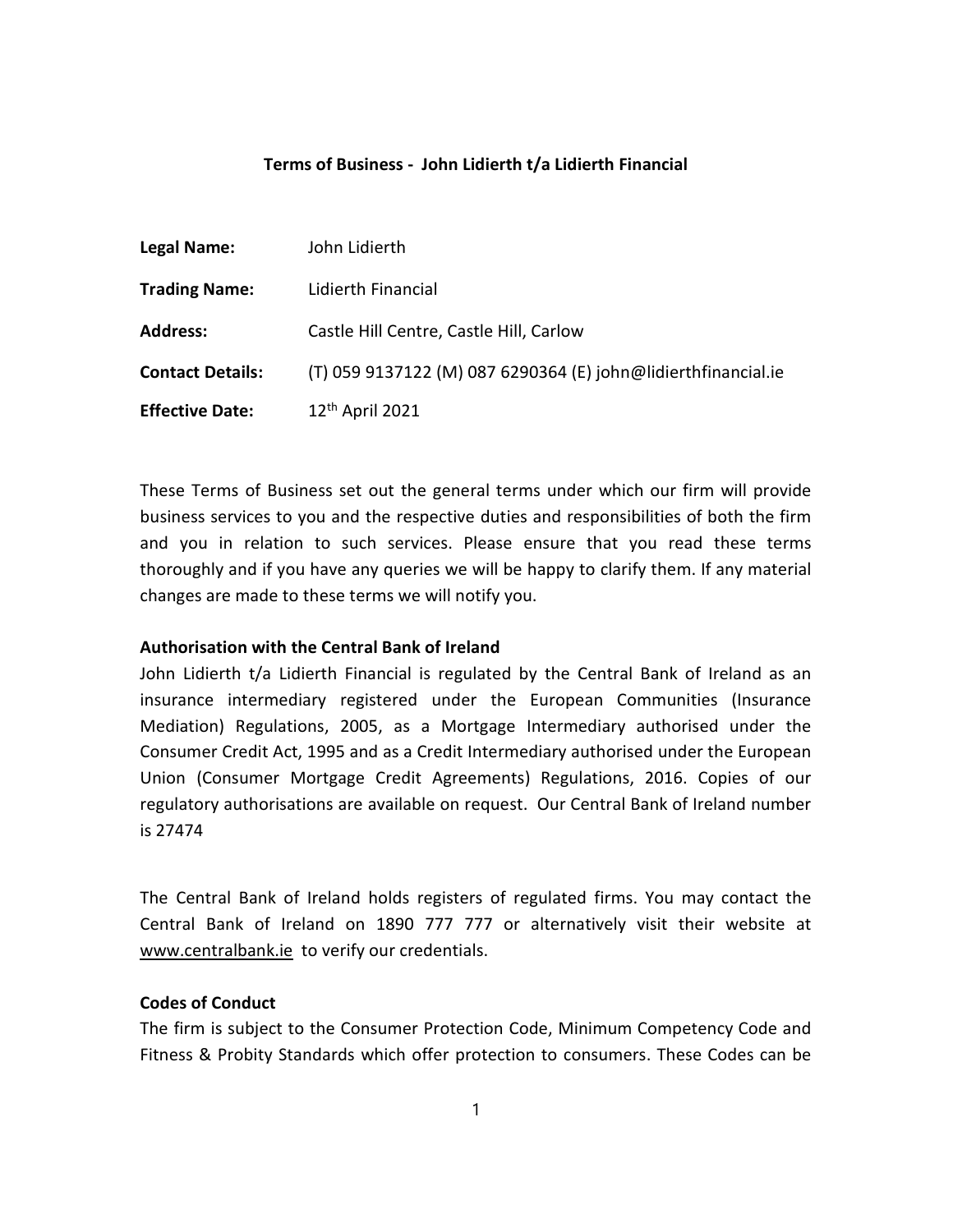found on the Central Bank's website www.centralbank.ie.

# Our Services

Our principal business is to provide advice and arrange transactions on behalf of clients in relation to mortgages, life assurance, pensions, and prsa's (underwritten by insurance undertakings).

## **Mortgages**

Through the lenders or other undertakings with which we hold an agency, the firm can provide advice on and arrange mortgage products from the following range: fixed-rate mortgages, variable rate mortgages, capital & interest mortgages, interest only mortgages, endowment mortgages, pension mortgages and residential investment property mortgages.

The firm provides mortgage advice on a fair analysis basis (providing services on the basis of a sufficiently large number of contracts and product producers available in the market to enable the firm to make a recommendation, in accordance with professional criteria, regarding which contract would be adequate to meet your needs). The firm currently holds appointments with the following lenders:

- ⦁ KBC Bank Ireland plc
- ⦁ Ulster Bank Ireland DAC
- ⦁ Permanent TSB plc
- ⦁ Haven Mortgages Limited
- ⦁ Finance Ireland Credit Solutions DAC
- ⦁ Dilosk Limited t/a Dilosk and ICS Mortgages
- ⦁ Seniors Money Mortgages (Ireland) DAC t/a Seniors Money
- ⦁ Affinity Mortgages Limited
- ⦁ Bank of Ireland t/a The Mortgage Store
- ⦁ Avant Card DAC

We will need to collect sufficient information from you before we can offer any advice on housing loans. This is due to the fact that a key issue in relation to mortgage advice is affordability. Such information should be produced promptly upon our request.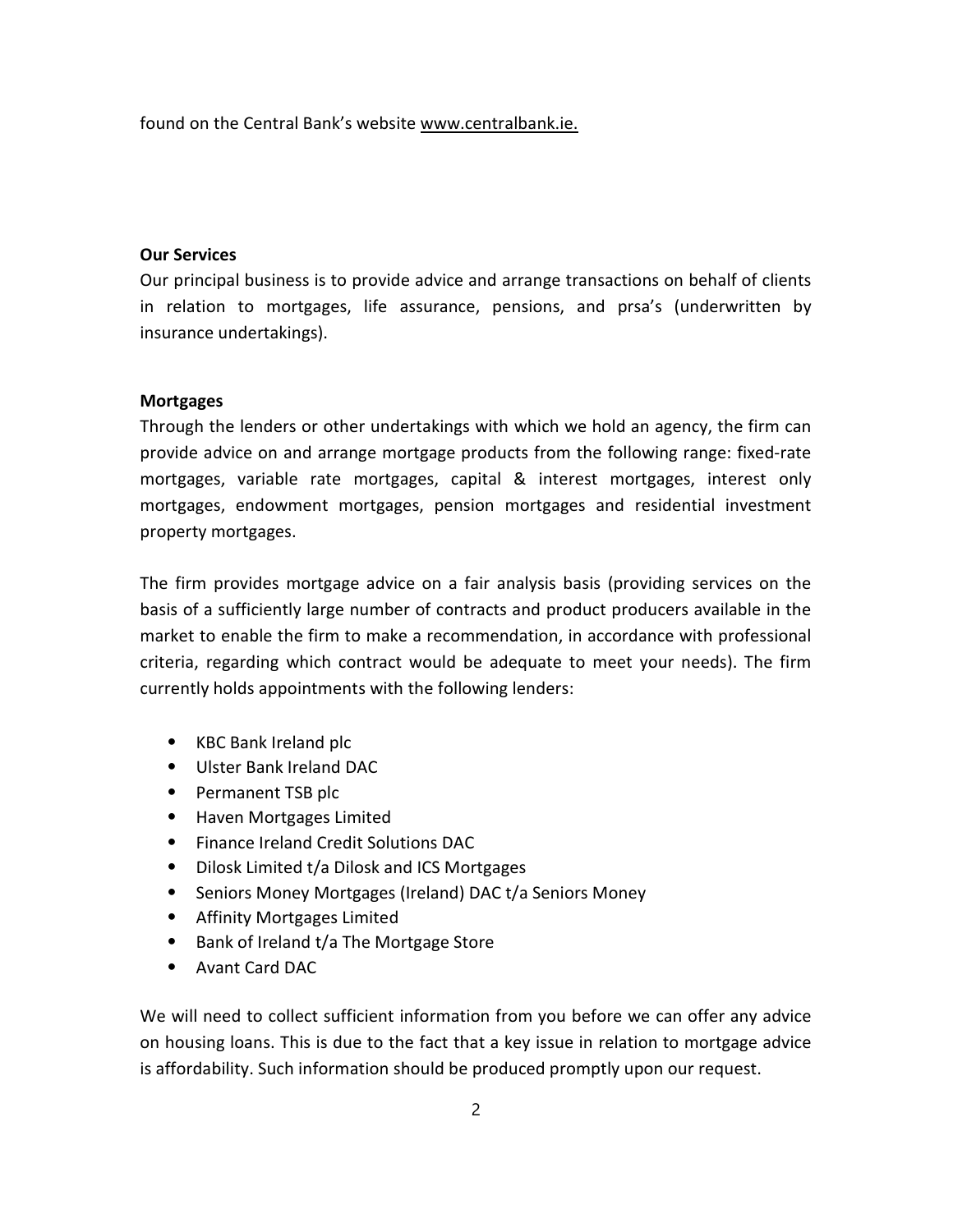It is important that you and all of the parties in this transaction advise us of all material facts concerning your circumstances. A material fact is one which is likely to influence us in our assessment and recommendations relating to your application for revised repayment terms. If you are in doubt as to whether a fact is material then it should be disclosed.

### Life & Pensions

The firm provides life assurance and pensions advice on a fair analysis basis (providing services on the basis of a sufficiently large number of contracts and product producers available in the market to enable the firm to make a recommendation, in accordance with professional criteria, regarding which contract would be adequate to meet your needs).

We provide advice on the following product providers:

Aviva Life Assurance Company New Ireland Assurance Company plc Irish Life Assurance plc Royal London Life Assurance Company Zurich Life Assurance Company

### Non-Life -Income Protection

The firm provides income protection policies on a fair analysis basis i.e. providing services on the basis of a sufficiently large number of contracts and product producers available on the market to enable us to make a recommendation, in accordance with professional criteria, regarding which contract would be adequate to meet your needs.

### Permanent Health Insurance (Income Protection)

In relation to permanent health insurance policies it is our policy to explain to you a) the meaning of disability as defined in the policy; b) the benefits available under the policy; c) the general exclusions that apply to the policy; and d) the reductions applied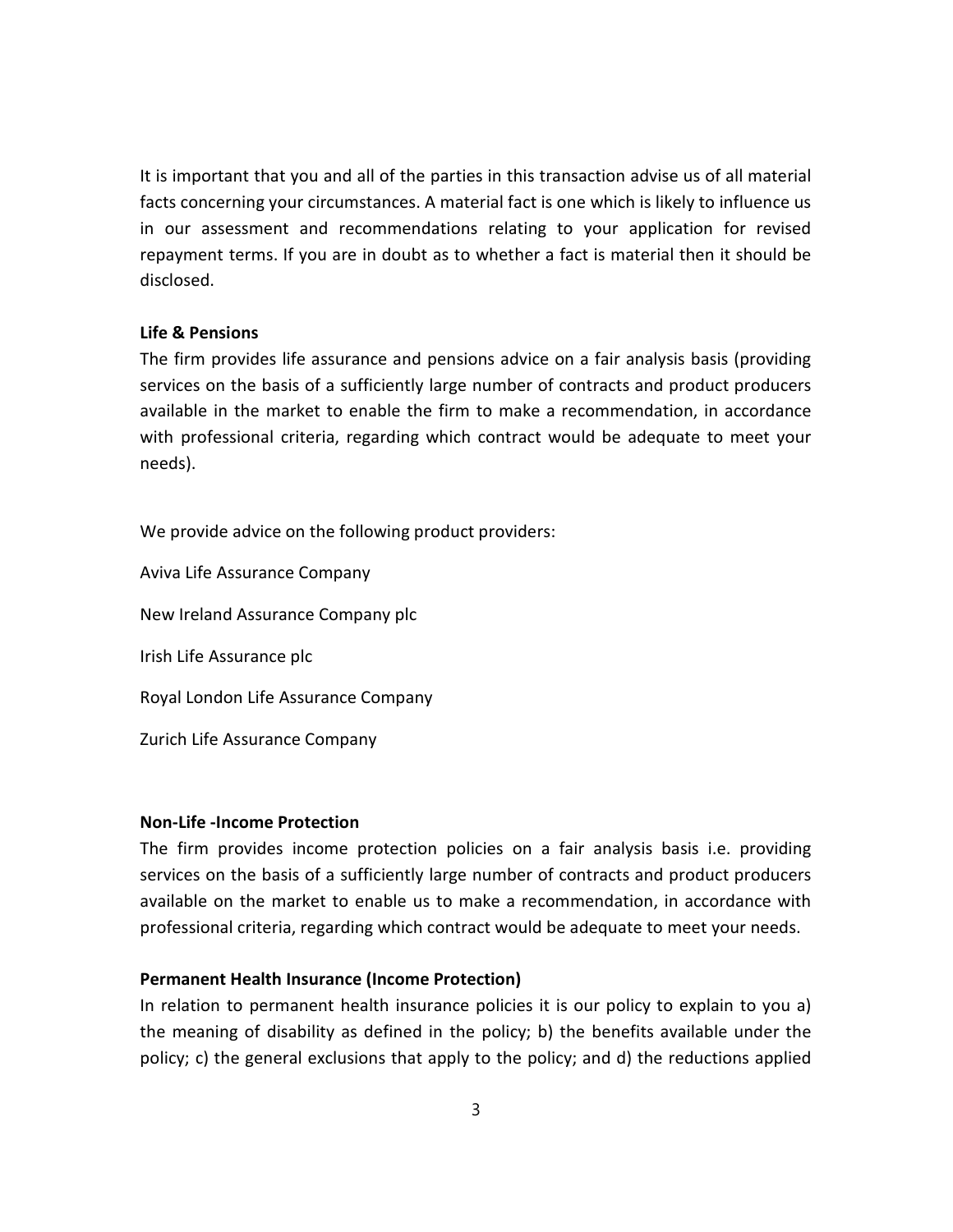to the benefit where there are disability payments from other sources.

### Serious Illness

In relation to serious illness policies, we will explain clearly to you the restrictions, conditions and general exclusions that attach to that policy.

#### House Insurance

The firm currently refers house insurance requests to Brian Mullins Insurance Brokers once we have client consent to do so.

# Disclosure of Information – All Products

It is important that you ensure that all information provided on proposal forms, application forms, statement of facts and any other documentation relevant to the service being provided to you is complete and accurate. If you are in doubt as to whether information is relevant or not, please disclose it to us. Failure to disclose any material information could invalidate you cover and could mean that all or part of a claim will not be paid.

### Remuneration

The firm is remunerated by commission and other payments from product producers, or lenders on the completion of business. You may choose to pay in full for our services by means of a fee.

Where we receive recurring commission, this forms part of the remuneration for initial advice provided and also for the ongoing management of your policy.

Where we receive commission from a product provider and charge a fee, we do not offset the commission against the fee.

### **Mortgages**

We can receive up to 1% in certain circumstances. Commission can be clawed back by the lender within a three year period.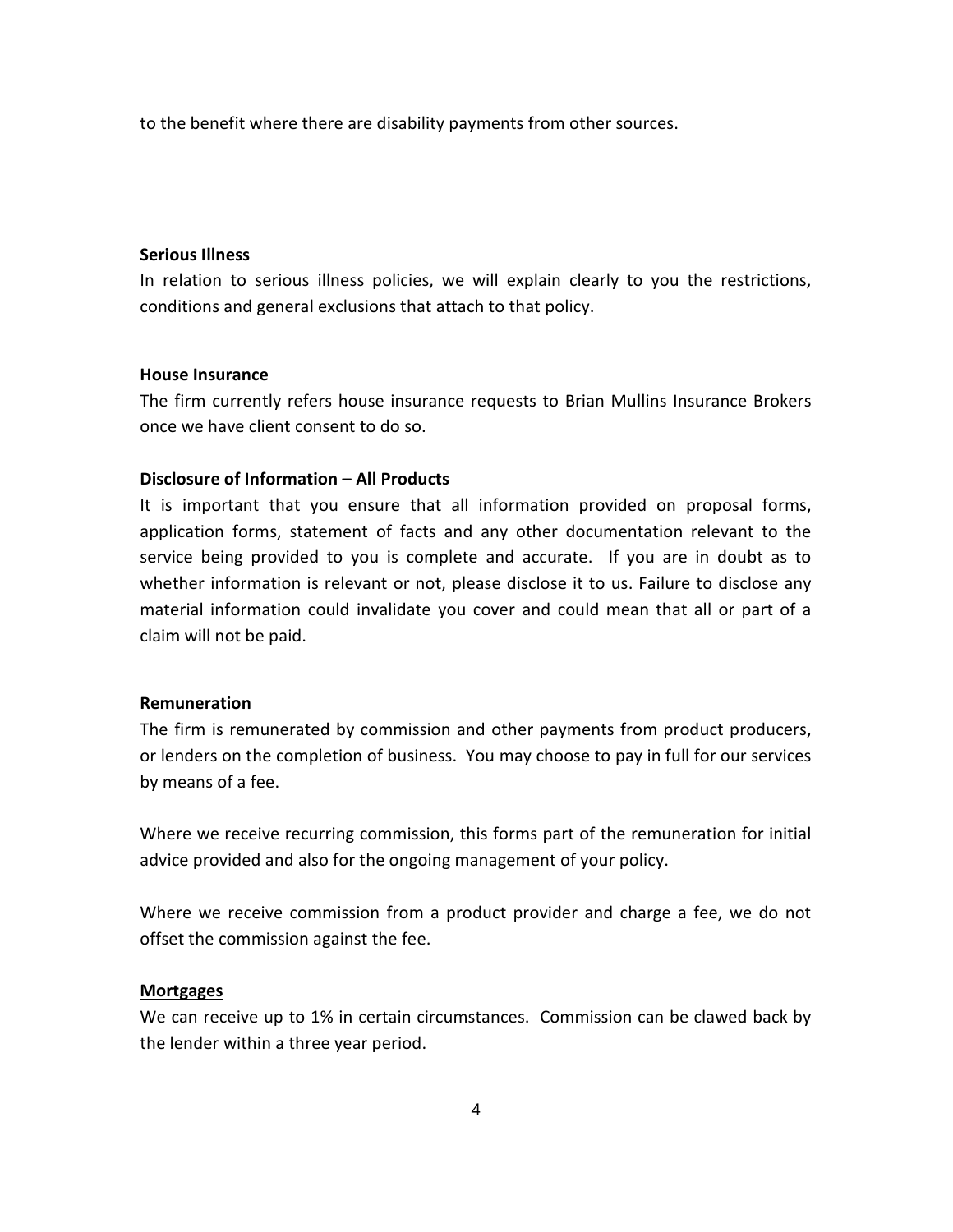# Life Assurance

In respect of life assurance the firm may receive commission and other payments from the insurance companies to whom orders are transmitted. Summary details of these payments will be included in a quality information document, which you are legally entitled to receive before an application for a product is completed, and full details will be included with your cooling off letter.

## Pensions

As levels of commission vary between Insurers, we will advise clients in advance of any new contract, the exact commission rates payable by the Insurer selected prior to effecting the policy.

## Non-Life Remuneration

The firm is remunerated by commission from insurers on completion of business. Details of this remuneration are available on request.

### Fees

In certain circumstances it will be necessary to charge a fee for services provided. Additional fees may be payable for complex cases or to reflect value, specialist skills or urgency or you may choose to pay in full for our service by fee. Where fees are chargeable or where you choose to pay in full for our service by fee, we will notify you in writing in advance and agree the scale of the fees to be charged if different from fees outlined.

Unless stated all fees are payable within 14 days of invoice issued date.

We do not charge an initial tele – consult fee.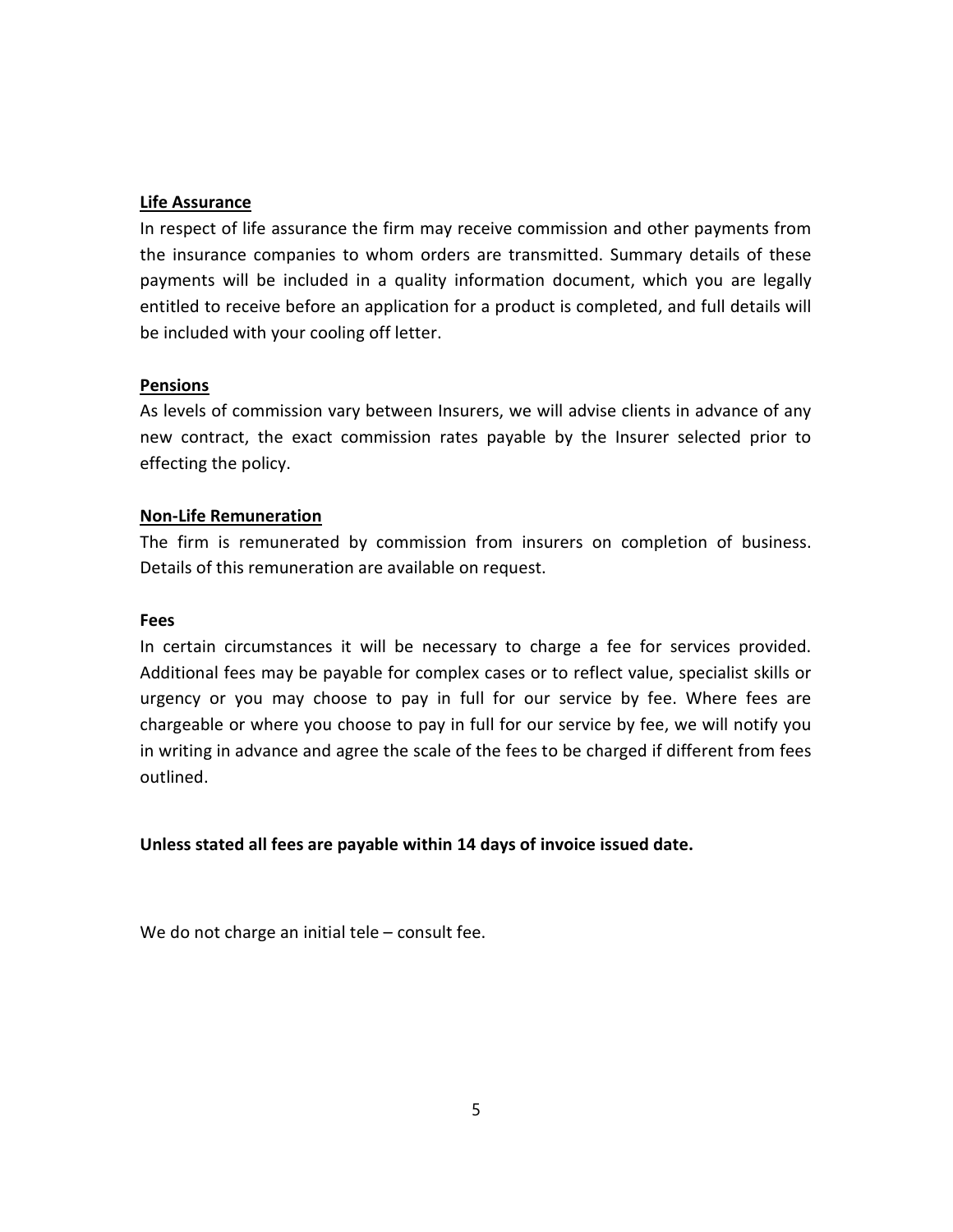# Home Loan Fees are charged as follows:

- ⦁ €100 at application stage. This fee is payable upon submission of the requested mortgage documentation to us;
- ⦁ €200 at Approval in Principle stage. This fee is payable upon receipt of and Approval in Principle Letter;
- ⦁ €200 at Loan Offer stage. This fee is payable once your loan offer has issued;

Additional fees are payable for complex cases requiring specialist skills or urgency. We will give an estimate of these fees in advance of providing you with services.

At our absolute discretion we may waive our Approval in Principle and Loan Offer fees, or reduce our This will be agreed in advance however if an Approval in Principle or Loan Offer is secured for you and you subsequently do not finalise your mortgage finance with us, these fees become immediately payable.

Our fee will be notified to the lender who will include this fee into the calculation of the APRC (Annual Percentage Rate Charge).

# Buy to Let Fees are charged as follows:

- ⦁ €200 to review all mortgage application documentation provide by you so as to establish your suitability to apply for a mortgage. This fee is payable upon submission of the requested mortgage documentation to us;
- $\bullet$   $\epsilon$ 200 to research the market, prepare a credit submission and engage with Lenders on your behalf and obtain indicative lender(s) decision (Approval in Principle or or AIP). This fee is payable upon receipt of an Approval in Principle as outlined prior to Lender submission;
- ⦁ €200 to progress your application from "AIP" stage and to co-ordinate with all parties to cheque issue. This fee is payable once you loan cheque has issued.

Additional fees are payable for complex cases requiring specialist skills or urgency. We will give an estimate of these fees in advance of providing you with services.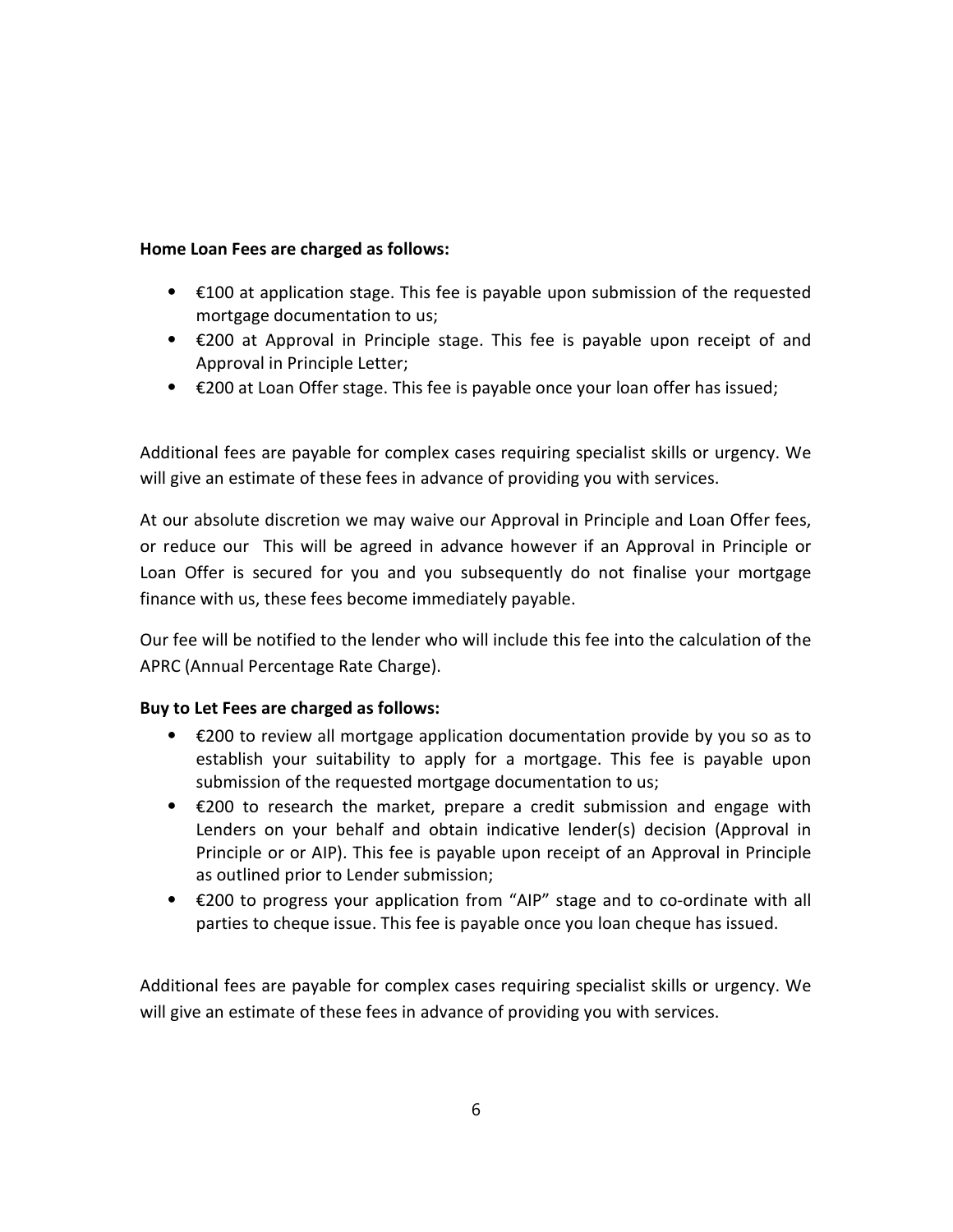# Commercial Fees are charged as follows:

For Commercial Loans a completion fee of 0.5% of the loan amount less any fee's already paid is charged upon completion. Fees are charged as follows;

- ⦁ €500 to review all mortgage application documentation provided by you so as to establish your suitability to apply for a mortgage. This fee is payable upon submission of the requested mortgage documentation to us;
- $\bullet$   $\epsilon$ 1,000 to research the market, prepare a credit submission and engage with Lenders on your behalf and obtain indicative lender(s) decision (Heads of Terms). This fee is payable upon receipt of a Head of Terms;

Additional fees are payable for complex cases requiring specialist skills or urgency. We will give an estimate of these fees in advance of providing you with services.

PLEASE NOTE that at the absolute discretion of the firm fees may be reduced or waived. However should a service outlined above be provided and you chose not to proceed with our services, then the fees outlines above may become payable regardless of being waived by the firm in the first instance.

You will be invoiced for any outstanding fees and this invoice should be settled within 14 days from the date of invoice. The firm reserves the right to withdraw any services being provided should you fail to satisfy our payment terms as outlined above.

Please note that Lenders may charge specific fees in certain circumstances. If this applies, these fees will be specified in your Loan Offer. You have the right to pay a fee separately and not include it in the loan.

# Life, Pensions, Income Protection Fees

You may elect to deal with us on a fee basis. Consultation services are charged at a rate of €100 per hour or part thereof. Additional fees may be payable for complex cases, specialist skills or urgency. We will give an estimate of this rate in advance of providing you with services.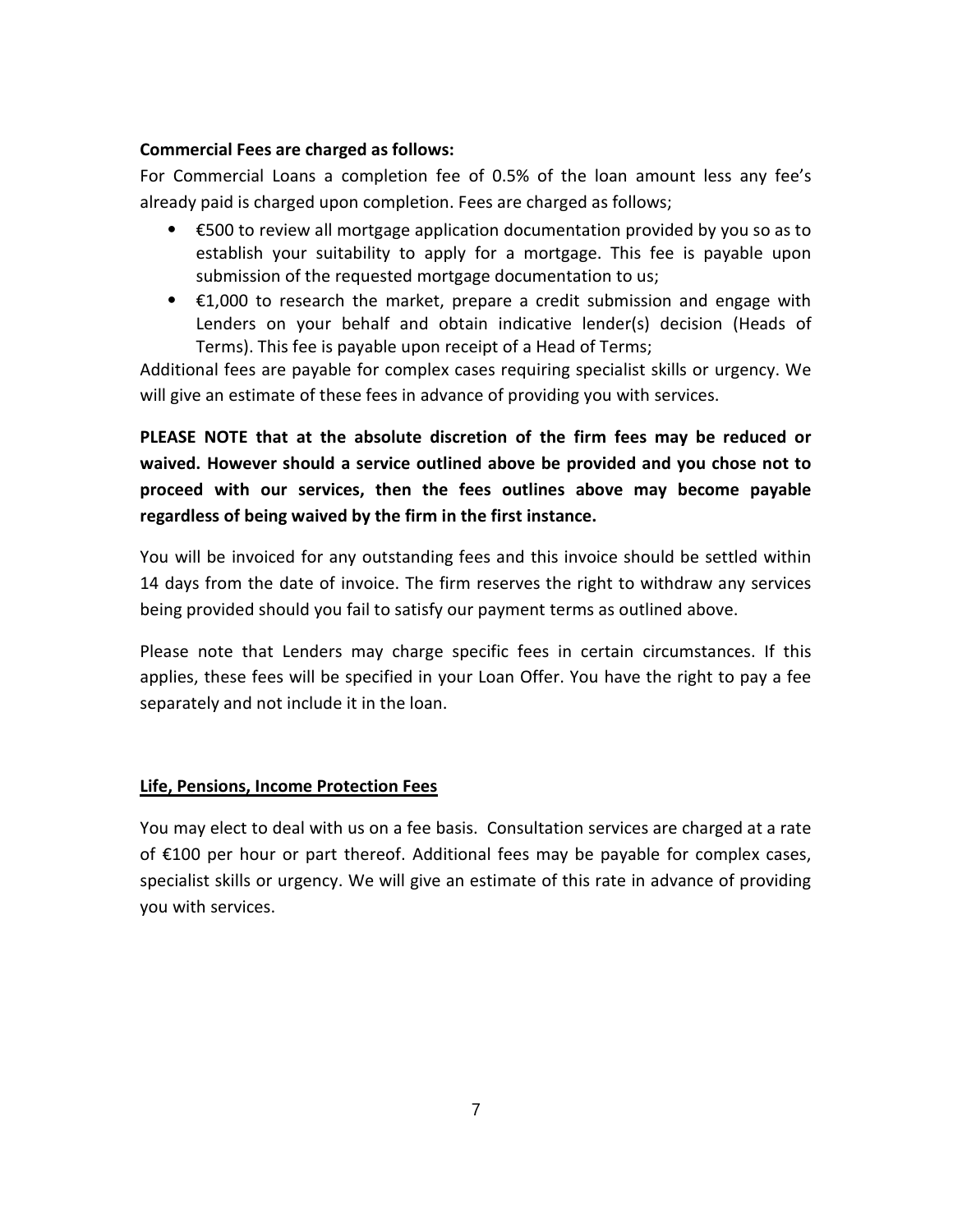Where fees are charged, you will be invoiced for any outstanding fees and this invoice should be settled within 14 days from the date of invoice. The firm reserves the right to withdraw any services being provided should you fail to satisfy our payment terms as outlined above.

### Regular Reviews

It is in your best interests that you review, on a regular basis, the products which we have arranged for you. As your circumstances change, your needs will change. You must advise us of those changes and request a review of the relevant policy so that we can ensure that you are provided with up to date advice and products best suited to your needs. Failure to contact us in relation to changes in your circumstances or failure to request a review, may result in you having insufficient insurance cover.

### Conflicts of interest

It is the policy of our firm to avoid conflicts of interest in providing services to you. However, where an unavoidable conflict of interest arises we will advise you of this in writing before providing you with any service.

### Default on payments by clients

Our firm will exercise its legal rights to receive payments due to it from clients (fees and insurance premiums) for services provided. In particular, without limitation of the generality of the foregoing, the firm will seek reimbursement for all payments made to insurers on behalf of clients where the firm has acted in good faith in renewing a policy of insurance for the client.

Product producers may withdraw benefits or cover in the event of default on payments due under policies of insurance or other products arranged for you. We would refer you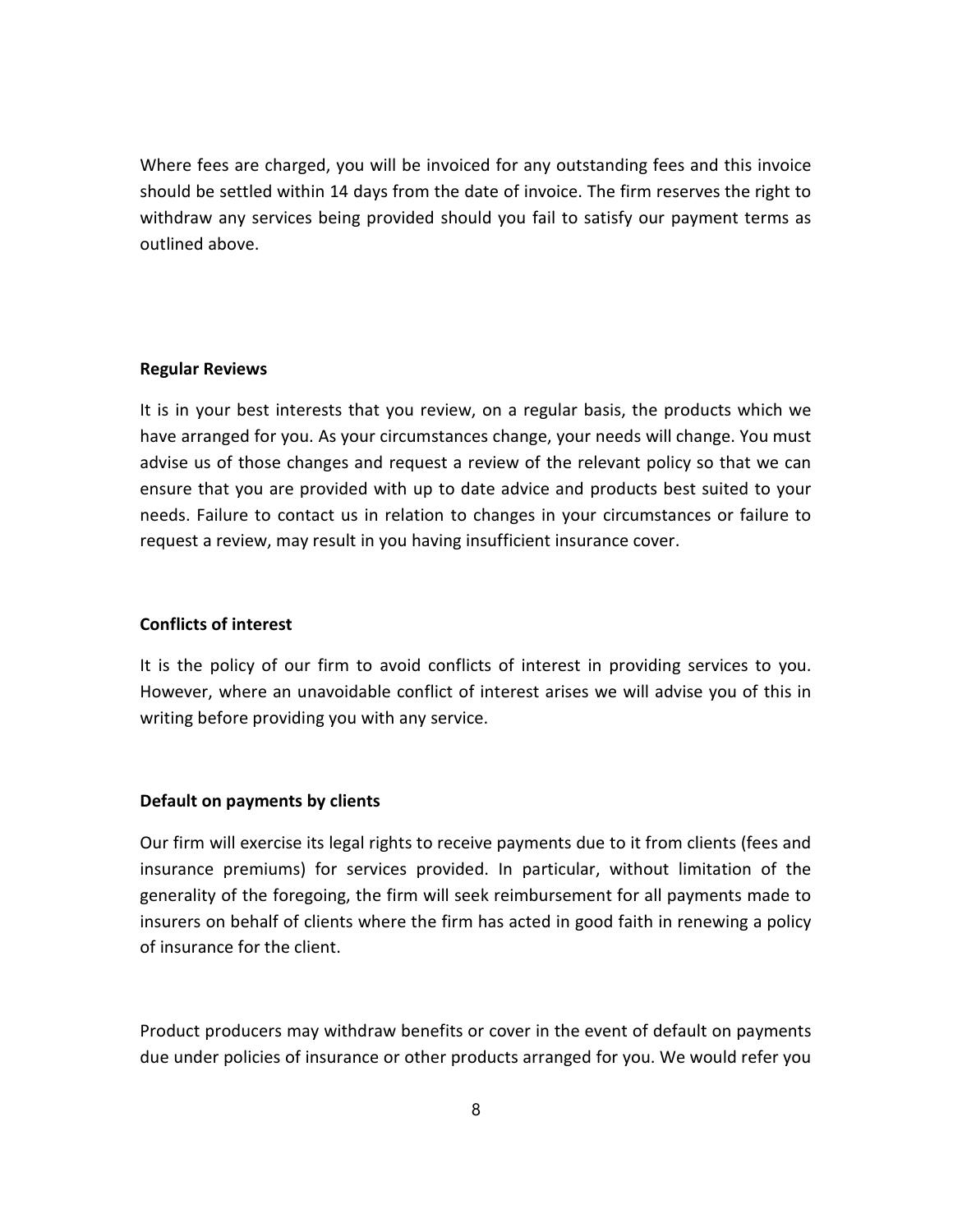to policy documents or product terms for the details of such provisions.

Mortgage lenders may seek early repayment of a loan and interest if you default on your repayments. Your home is at risk if you do not maintain your agreed repayments.

### **Complaints**

We ask that you make any complaint against our firm, relating to services provided by us, in writing. We will acknowledge your complaint within 5 business days and we will fully investigate it. On completion of our investigation, we will provide you with a written report of the outcome. In the event that you are still dissatisfied with our handling of or response to your complaint, you are entitled to refer the matter to the Financial Services Ombudsman or the Pensions Ombudsman. A full copy of our complaints procedure is available on request.

#### Compensation Scheme

We are members of the Investor Compensation Scheme operated by the Investor Compensation Company Ltd. See below for details.

#### Investor Compensation Scheme

The Investor Compensation Act, 1998 provides for the establishment of a compensation scheme and the payment, in certain circumstances, of compensation to certain clients (known as eligible investors) of authorised investment firms, as defined in that Act.

The Investor Compensation Company Ltd. (ICCL) was established under the 1998 Act to operate such a compensation scheme and our firm is a member of this scheme.

Compensation may be payable where money or investment instruments owed or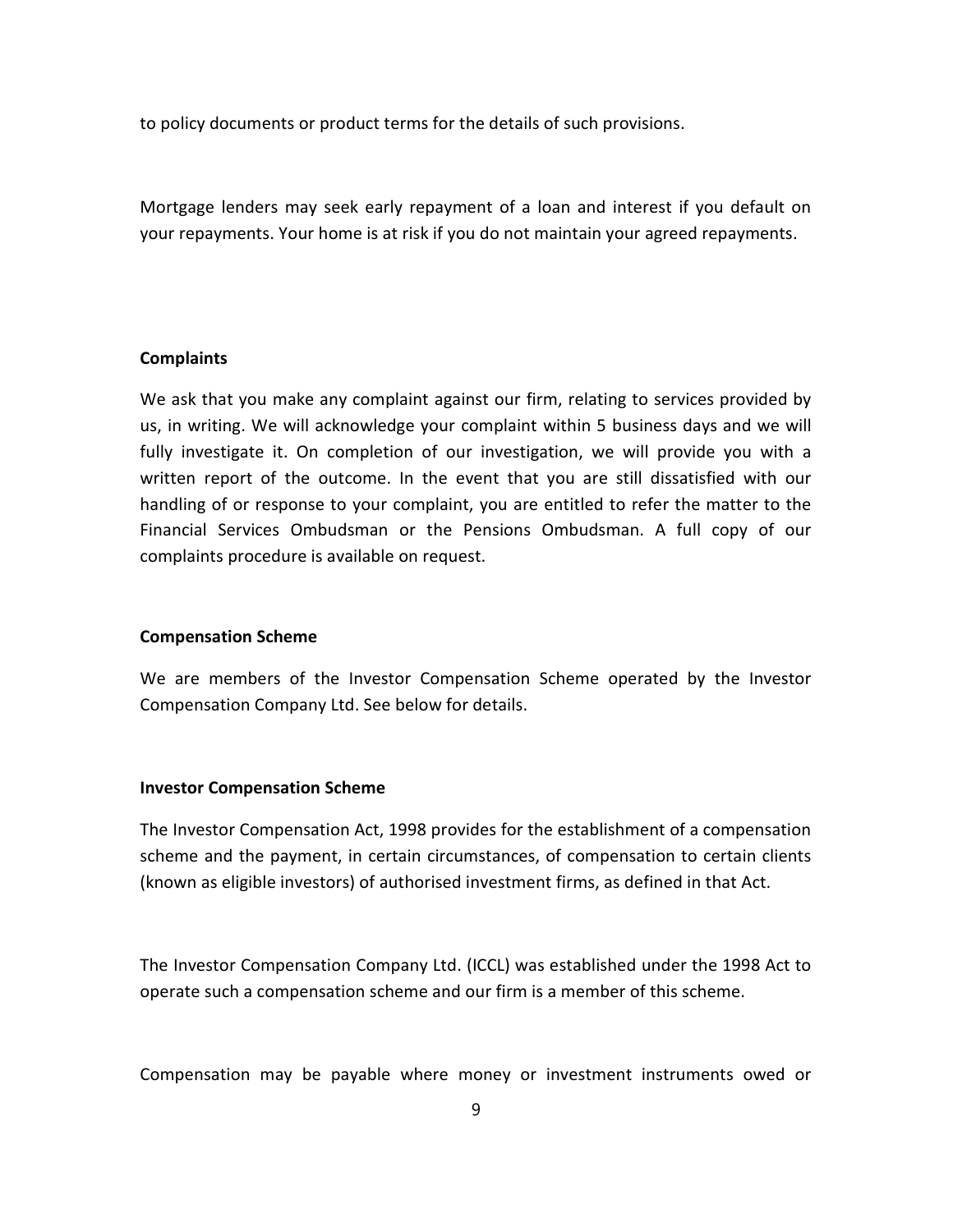belonging to clients and held, administered or managed by the firm cannot be returned to those clients for the time being and where there is no reasonably foreseeable opportunity of the firm being able to do so.

A right to compensation will arise only:

- ⦁ If the client is an eligible investor as defined in the Act; and
- ⦁ If it transpires that the firm is not in a position to return client money or investment instruments owned or belonging to the clients of the firm; and
- ⦁ To the extent that the client's loss is recognised for the purposes of the Act.

Where an entitlement to compensation is established, the compensation payable will be the lesser of:

- ⦁ 90% of the amount of the client's loss which is recognised for the purposes of the Investor Compensation Act, 1998; or
- ⦁ Compensation of up to €20,000.

For further information, contact the Investor Compensation Company Limited at (01) 224 4955.

Communication Policy – communicating with you

Our primary method of written communication with you will be via email once you have confirmed your email address to us. If you wish to receive written communication in a paper format please notify us. All other communication will be either face to face interaction or verbally or by text message using the contact number(s) you have provided us.

# Data Protection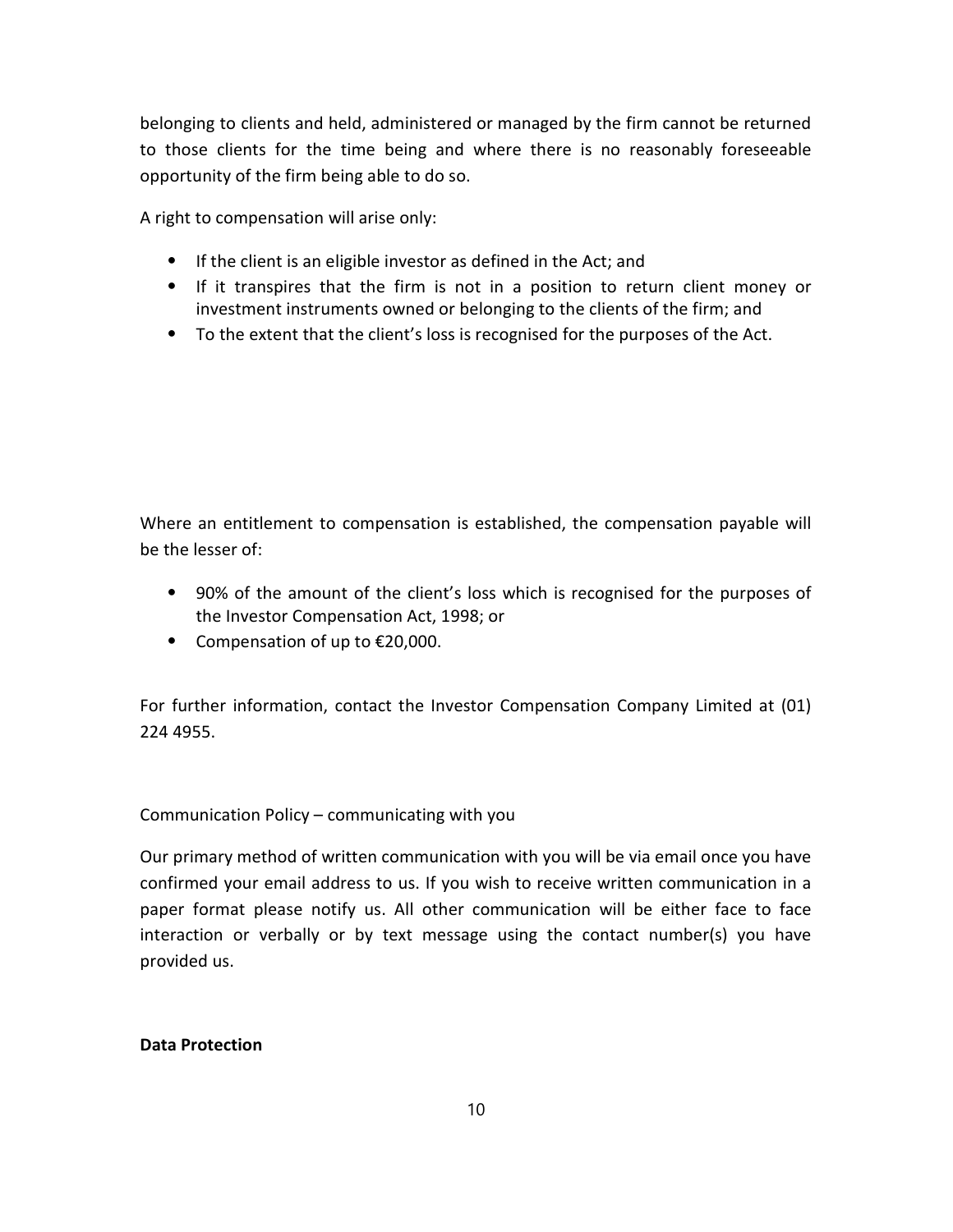Please see information on Data Protection immediately after the Acknowledgement below.

## Terms of Business Acknowledgement

## Acknowledgement

I/We acknowledge that I/We have been provided with a copy of the Terms of Business of John Lidierth t/a Lidierth Financial including their communication Policy and confirm that I/We have read, understand and consent to it.

| <b>First Applicant:</b> | <b>Second Applicant:</b> |
|-------------------------|--------------------------|
| Name:                   | Name:                    |
| Signature:              | Signature:               |

Date: **Date:** Date: **Date:** Date: **Date:** 

### Data Protection

John Lidierth t/a Lidierth Financial complies with the requirements of the General Data Protection Regulation (GDPR) 2018 and the Irish Data Protection Act 2018.

Lidierth Financial is committed to protecting and respecting your privacy. We wish to be transparent on how we process your data and show you that we are accountable with the GDPR in relation to not only processing your data but ensuring you understand your rights as a client.

The data will be processed only in ways compatible with the purposes for which it was given and as outlined in our Data Privacy Statement, this will be given to all our clients at the time of data collection.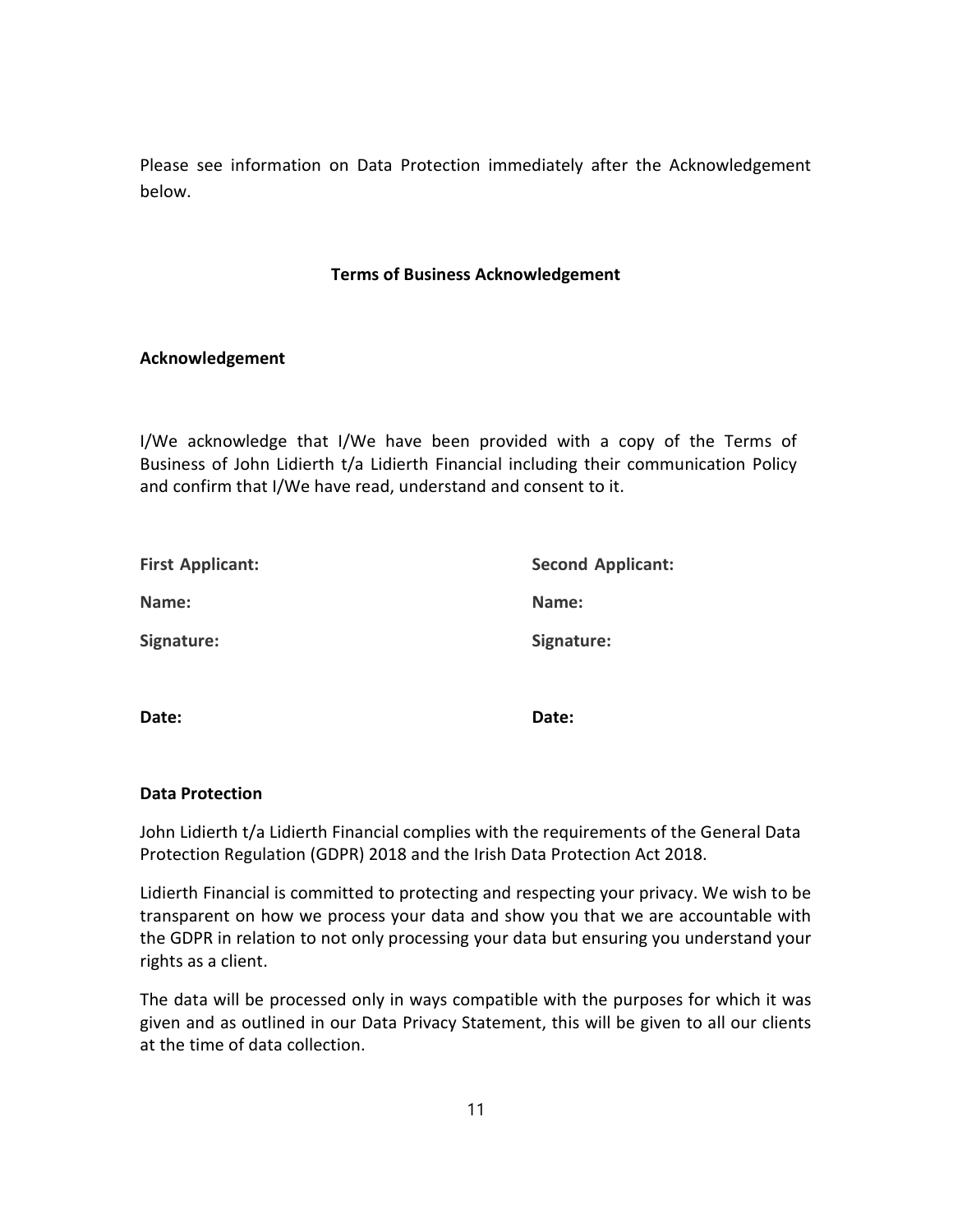We would also like to keep you informed of mortgage, insurance and any other services provided by us or associated companies with which we have a formal business arrangement; which we think may be of interest to you. If you would like to receive such marketing information please complete the permission statements contained in this letter.

We will ensure that this Privacy Notice is easily accessible. You can access our Data Privacy Statement on our website at www.lidierthfinancial.ie , or we can email a copy to you or send a hard copy by post.

Please contact us at 059 91 37122 or email us at john@lidierthfinancial.ie if you have any concerns about your personal data.

### Privacy Policy Consents, Permissions and Acknowledgements

Here at Lidierth Financial we take your privacy seriously and will only use your personal information to provide the products and services you have requested from us.

We use your personal information as outlined in our Data Privacy Statement. In order to allow us provide you with the products and services we offer you, we will need your consent to the collection, processing, sharing and storing of your personal information as follows:

### Mortgage Finance

I/We consent to Lidierth Financial collecting, processing, sharing and storing my/our personal data as outlined in Lidierth Financial Data Privacy Statement for the purposes of Lidierth Financial providing me/us with mortgage finance.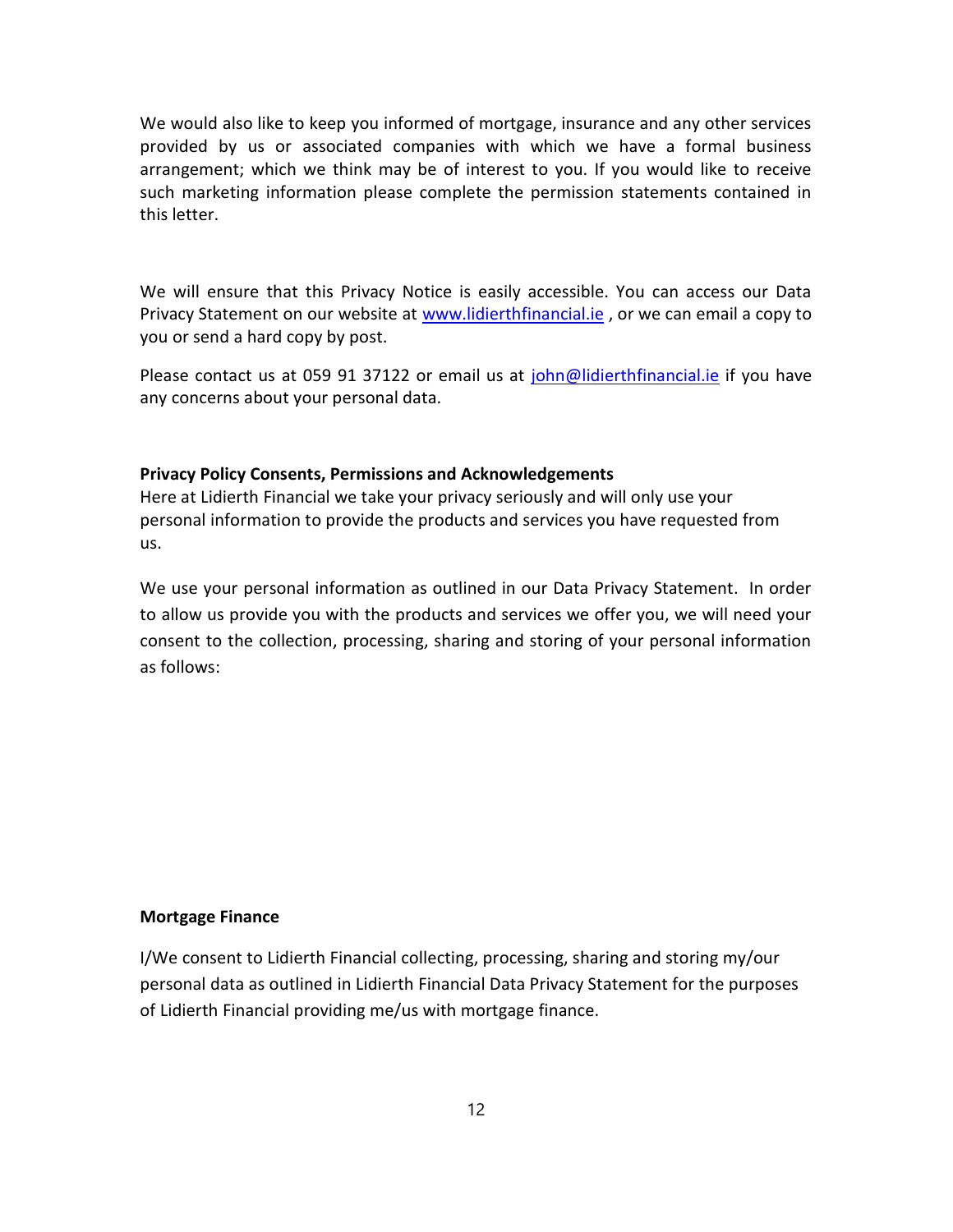| $I$ agree $\Box$        | I agree $\square$        |
|-------------------------|--------------------------|
| <b>First Applicant:</b> | <b>Second Applicant:</b> |
| Name:                   | Name:                    |
| Signature:              | Signature:               |
| Date:                   | Date:                    |

# Consent in relation to special category data.

# Life Assurance and associated insurance products (mortgage protection, serious illness cover, income protection, term assurance cover)

I/We consent to Lidierth Financial collecting, processing, sharing and storing my/our personal data as outlined in Lidierth Financial Data Privacy Statement including special category personal information such as health data for the purposes of Lidierth Financial providing me/us with life assurance and associated insurance products as outlined above.

| $I$ agree $\Box$        | I agree $\Box$           |
|-------------------------|--------------------------|
| <b>First Applicant:</b> | <b>Second Applicant:</b> |
| Name:                   | Name:                    |
| Signature:              | Signature:               |
| Date:                   | Date:                    |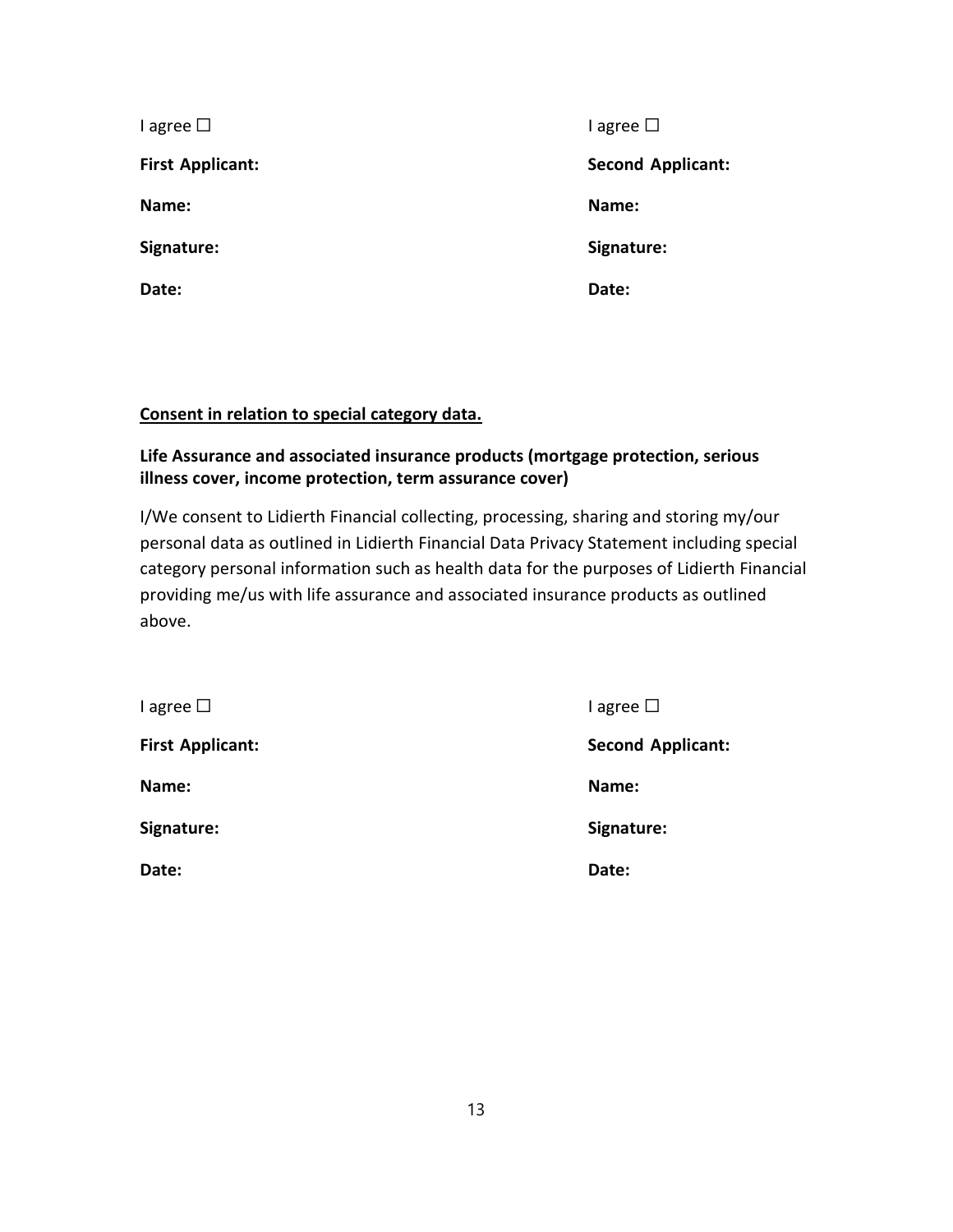## Consent to Contact

However, from time to time we would like to contact you with details of other mortgage, insurance or related products and services that may be of interest to you.

Note: Please be aware that if you do not consent we will not be able to contact you in relation to other relevant products and services.You may opt out or change your preferences at any stage by emailing john@lidierthfinancial.ie.

If you consent to us contacting you for this purpose please tick to say how you would like us to contact you:

|                         |  | Post $\Box$ Email $\Box$ Telephone $\Box$ Text message $\Box$ Social Media $\Box$ Please do not |
|-------------------------|--|-------------------------------------------------------------------------------------------------|
| contact me              |  |                                                                                                 |
|                         |  |                                                                                                 |
| <b>First Applicant:</b> |  | <b>Second Applicant:</b>                                                                        |
| Name:                   |  | Name:                                                                                           |
|                         |  |                                                                                                 |
| Signature:              |  | Signature:                                                                                      |
| Date:                   |  | Date:                                                                                           |

### Home Insurance

We would also like to pass your details onto other carefully selected third parties so that they can contact you in relation to home insurance. If you consent to us passing on your details for that purpose please tick to confirm:

|              |  | Post $\Box$ Email $\Box$ Telephone $\Box$ Text message $\Box$ Social Media $\Box$ I do not |  |  |
|--------------|--|--------------------------------------------------------------------------------------------|--|--|
| agree $\Box$ |  |                                                                                            |  |  |

| <b>First Applicant:</b> | <b>Second Applicant:</b> |
|-------------------------|--------------------------|
| Name:                   | Name:                    |